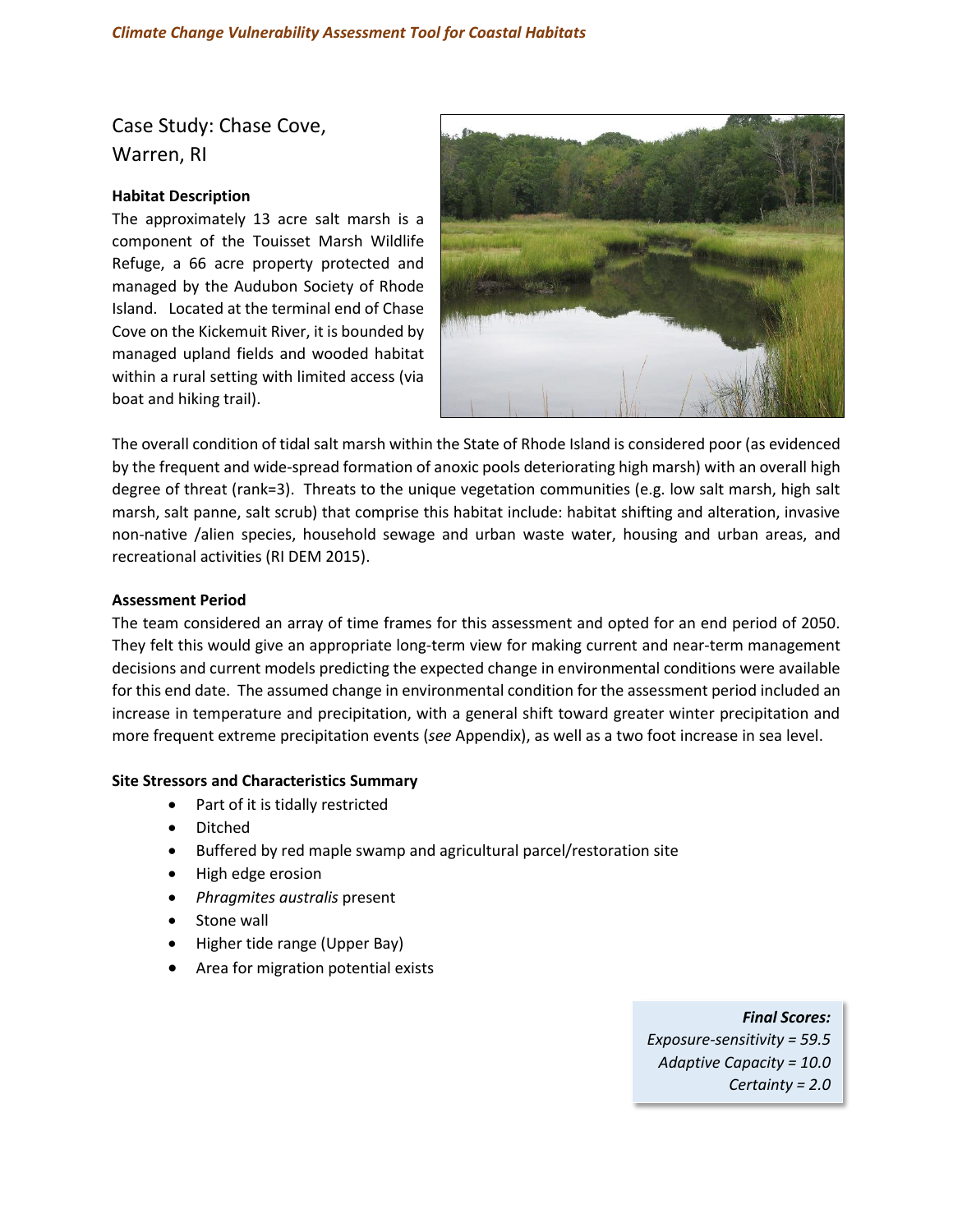## **Scoring Summary**

**HIGH exposure‐sensitivity, MODERATE adaptive capacity, HIGH overall vulnerability.**



The marsh at Chase Cove is split into two general areas with tidal restrictions occurring in the northern portion resulting in a less impacted state currently than the tidally exposed area to the south. The tidal restriction may actually continue to provide benefit in the short term but altered precipitation patterns could exacerbate ponding and result in greater shifts in vegetation. There is potentially greater elevation capital at this site as a whole and its orientation relative to dominant wind directions makes this area less susceptible to extreme climate events. However, present degradation across the southern component of the marsh and anticipated degradation of the northern portion in future as the result of limited sediment supply, elevated nutrient input, and accelerated erosion rates associated with crab borrowing supports a high score for sensitivity-exposure.

The moderate adaptive capacity score reflects this site's protected status and some limited capacity to migrate into adjacent protected areas (based primarily on the occurrence of forest cover which may impede migration and a modest elevation gradient which may permit migration along much of its boundary) as well as the institutional capacity to address changing conditions as necessary. However the score also reflects the lack of potential management actions possible given the isolated location and access constraints for many potential manipulations.

The overall vulnerability score is based on the relationship table above in which high scores for exposuresensitivity and moderate scores for adaptive capacity place this site in one of two possible bins for high vulnerability. The overall high vulnerability score suggests that this site is highly susceptible to future climate and climate / non-climate stressor interactions but adaptive capacity components may mitigate some of the anticipated effects. Current limited to moderate degradation occurring at this site is expected to be further exacerbated by the anticipated change in environmental condition and, although adaptive capacity components may slow the progression, the Chase Cove salt marsh will likely experience a continued decline and/or displacement of habitat.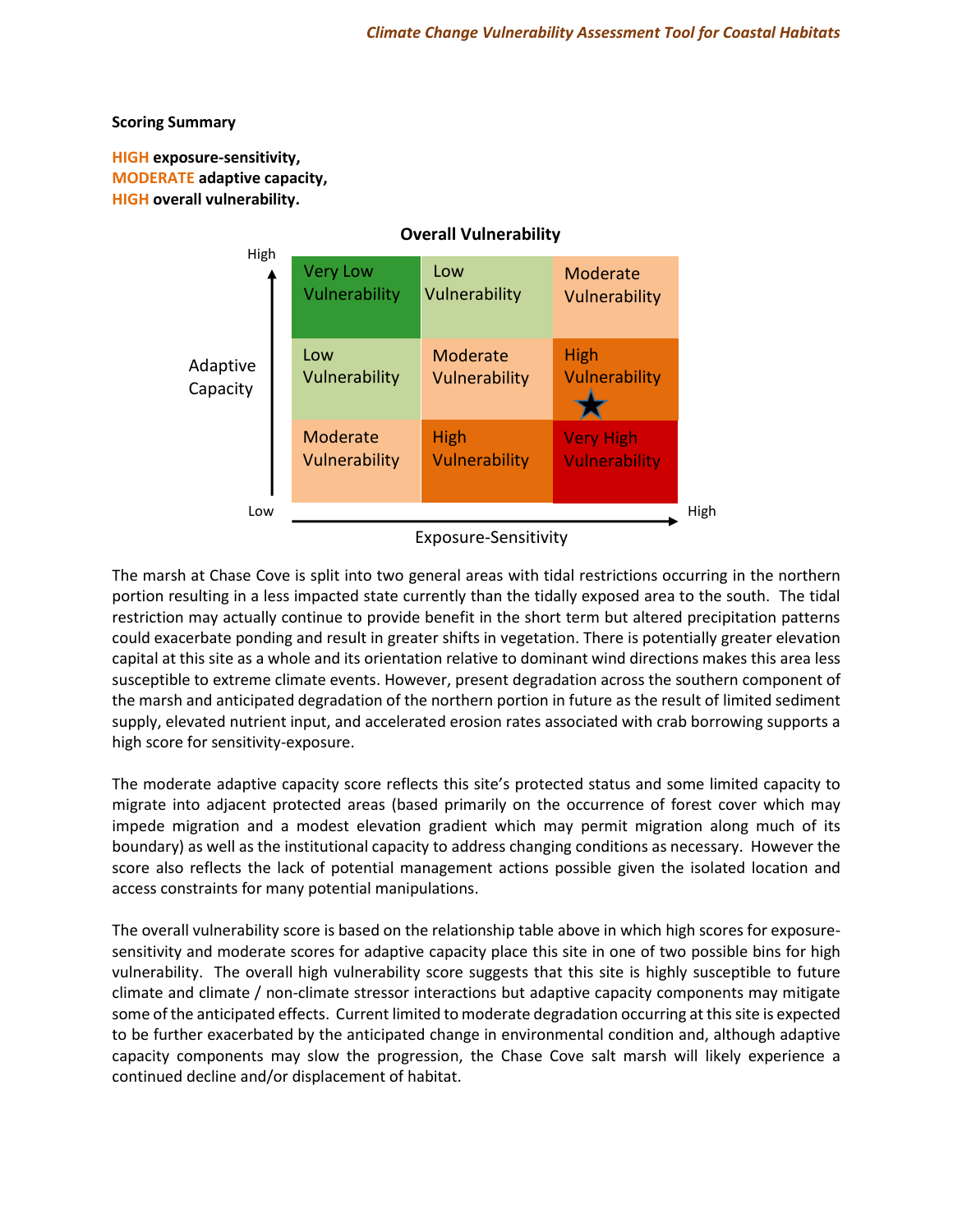### **Assigned Scores**

The assessment team collaborated to create and review a list of reference materials which they incorporated into a resource document designed to capture relevant information from assorted data sets, white papers and published journal articles. To simplify the scoring process, this resource document was then converted into a bulleted list of anticipated species and/or habitat responses to the anticipated change in condition. The notes provided below reflect both general discussion content from the bulleted list which, together with the original resource document and the CCVATCH Guidance document as necessary were used as the primary source of considerations when discussing score assignment (at left) as well as more specific discussion points and considerations related to this site, if applicable (at right). Inserted grey boxes reflect the outcome of early team discussions regarding specific site characteristics that would influence score assignment; if none exist, then scores were assigned consistently for all sites.

| <b>Direct Climate Effects</b>                                                                                                                                                                                                                                                                                                                                                                                                                                                                                                      |                                                                                                                                                                                                                              |  |  |  |
|------------------------------------------------------------------------------------------------------------------------------------------------------------------------------------------------------------------------------------------------------------------------------------------------------------------------------------------------------------------------------------------------------------------------------------------------------------------------------------------------------------------------------------|------------------------------------------------------------------------------------------------------------------------------------------------------------------------------------------------------------------------------|--|--|--|
| <b>Current Condition:</b><br>Range shifts, altered species composition<br>$\downarrow$ forb communities<br>$\bullet$<br>$\downarrow$ high marsh<br>个 die-back<br>Declines in salt marsh extent since 1860s; loss rate over 40 years = 17.3%<br>Loss through: shoreline erosion, reduced bay head region (back-barrier lagoons<br>& estuaries), widening & headward expansion of tidal channels (+<br>formation/expansion of interior ponds)                                                                                        | $\bullet$<br>Increased<br>erosion along<br>bank<br>$\bullet$<br>Vegetation<br>shifts and some<br>ponding in<br>south; some<br>vegetation shift<br>north as well<br>$(\downarrow$ in high<br>marsh, $\uparrow$ in<br>dieback) |  |  |  |
| Sites vary based on: presence/absence or extent of die-back areas; ratio of high/low<br>marsh (or percent of transitional marsh communities); and/or extent of vegetation<br>loss                                                                                                                                                                                                                                                                                                                                                  | Assigned Score: 5<br>Certainty: 2.5                                                                                                                                                                                          |  |  |  |
| Increase in CO <sub>2</sub> :<br>No expected change to C4 plants but $\uparrow$ biomass in C3 plants (Scirpus, Phrag)<br>Root %N $\downarrow$ and C/N $\uparrow$ in Scirpus could decrease decomposition and increase<br>peat formation<br>Individual site response does not vary:<br>Score = 0; Certainty = $4$                                                                                                                                                                                                                   | Assigned Score: 0<br>Certainty: 4                                                                                                                                                                                            |  |  |  |
| <b>Increase in Temperature:</b><br>$\Delta$ competitive<br>Note: Although it was agreed that vegetation<br>interactions<br>community composition (specifically the<br>↑ marsh decomposition<br>presence/absence and extent of forb panne<br>rates<br>communities) could be reflected in a differential<br>$\downarrow$ organic matter<br>response between sites, the variation in marsh<br>accretion<br>communities across the state is very modest and<br>would likely not support different scoring.<br>$\downarrow$ forb pannes | Soil compaction<br>$\bullet$                                                                                                                                                                                                 |  |  |  |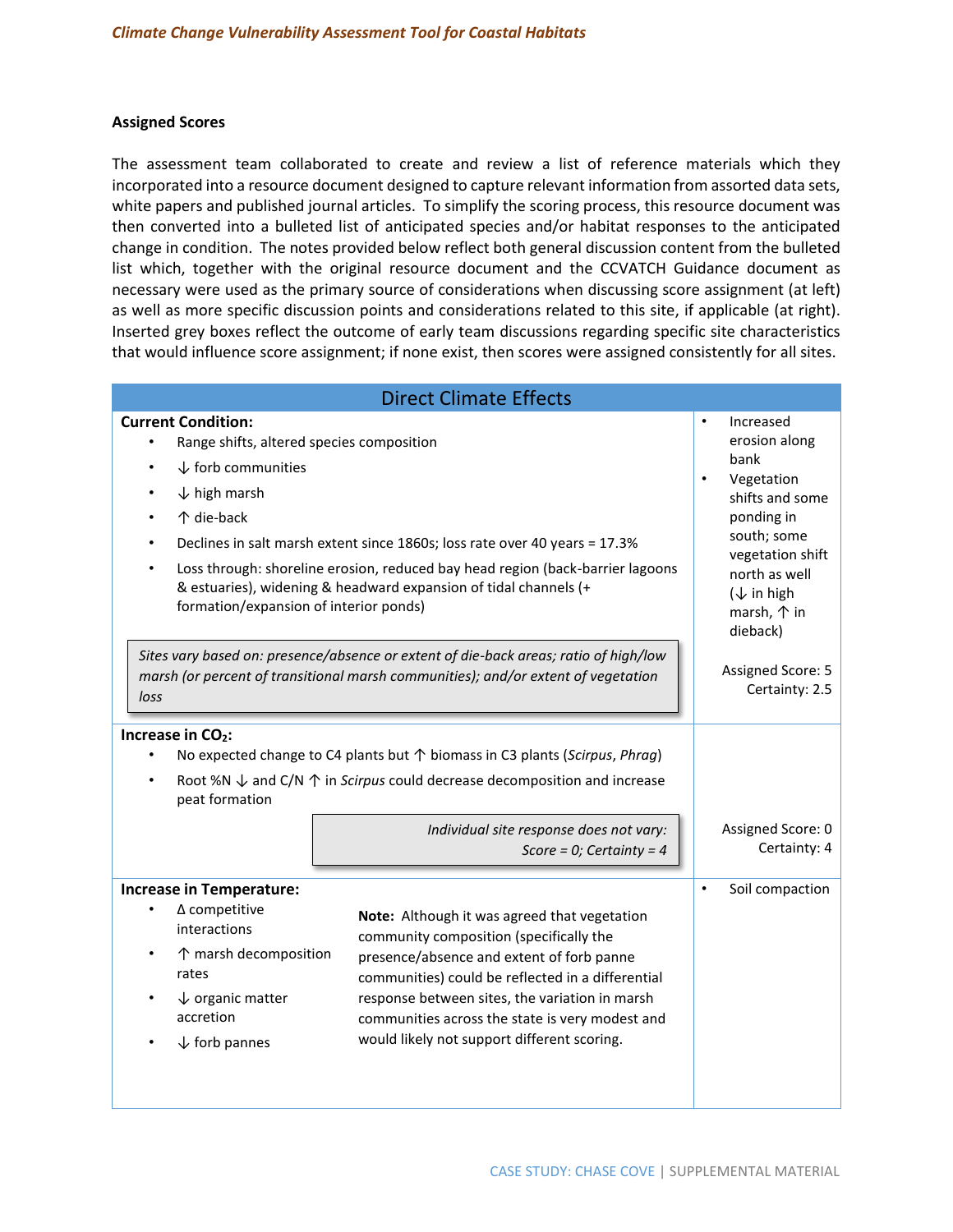| Score = $2$ ; Certainty = 3                                                                                                                                                                                                                                                                                                                                                                                                                                                                        |                                                                                                                                                                                                                         |
|----------------------------------------------------------------------------------------------------------------------------------------------------------------------------------------------------------------------------------------------------------------------------------------------------------------------------------------------------------------------------------------------------------------------------------------------------------------------------------------------------|-------------------------------------------------------------------------------------------------------------------------------------------------------------------------------------------------------------------------|
| <b>Change in Precipitation:</b><br>Seasonal $\Delta$ timing/duration influences salinity through salt H <sub>2</sub> O intrusion<br>Changes in groundwater flow/level can impact marsh elevation<br>$\Delta$ precipitation = $\downarrow$ productivity<br>C4 better competitors with frequent/more severe drought<br>$\downarrow$ precipitation and drought have no significant impact on S. patens<br>Dieback 个 during drought?                                                                   | Could<br>$\bullet$<br>exacerbate<br>ponding<br><b>Tidal restriction</b><br>$\bullet$<br>(overland flow<br>being<br>restricted?)                                                                                         |
| Sites vary based on: relative groundwater levels (potentially, although<br>site specific data is not available); species composition (maybe)                                                                                                                                                                                                                                                                                                                                                       | Assigned Score: 3.4<br>Certainty: 2                                                                                                                                                                                     |
| <b>Change in Sea Level:</b><br>Effects species distribution (shift to more salt tolerant species)<br>$\downarrow$ high marsh<br>$\downarrow$ low sediment marshes<br>↑ inundation reduces below-ground biomass of S. alterniflora<br>$\uparrow$ inundation drives vegetation loss (elevation as proxy for inundation accounts<br>for 96% of var. in loss rates); elevation threshold for S. patens = 0.51mNAVD88<br>Sites vary based on: change in tidal range (using relative elevation as proxy) | <b>Tidal restriction</b><br>$\bullet$<br>(could be a<br>benefit in the<br>short-term)<br>Potentially<br>$\bullet$<br>higher<br>elevation<br>capital<br>Not a major<br>$\bullet$<br>riverine system<br>Assigned Score: 7 |
| <b>Change in Extreme Climate Events:</b><br>↑ extreme disturbance favors species that are 'colonizers'<br>∆ upland/marsh interface<br>↑ compression of marsh surface due to weight of storm surges<br>$\Delta$ plant communities<br>个 debris<br>Sites vary based on: differences in geomorphology (e.g. presence/absence<br>of dunes, orientation relative to dominant wind direction, degree of fetch);<br>proximity to rivers prone to flooding; adjacent land use                               | Certainty: 3.5<br>$\bullet$<br>Orientation<br>results in less<br>susceptibility to<br>extreme events<br>Assigned Score: 2<br>Certainty: 1.2                                                                             |

| <b>Invasive / Nuisance Species</b>                                                                                                                                                                                                                       |  |                                                          |  |
|----------------------------------------------------------------------------------------------------------------------------------------------------------------------------------------------------------------------------------------------------------|--|----------------------------------------------------------|--|
| <b>Current Condition:</b><br>Many exotic grazers and predators are present and increasing (interactions with<br>٠<br>natives vary $\pm$ )<br>Many anthropogenic impacts making things worse (e.g. eutrophication,<br>overfishing, shoreline development) |  | Many fiddler<br>crabs<br>Some<br>Phragmites<br>australis |  |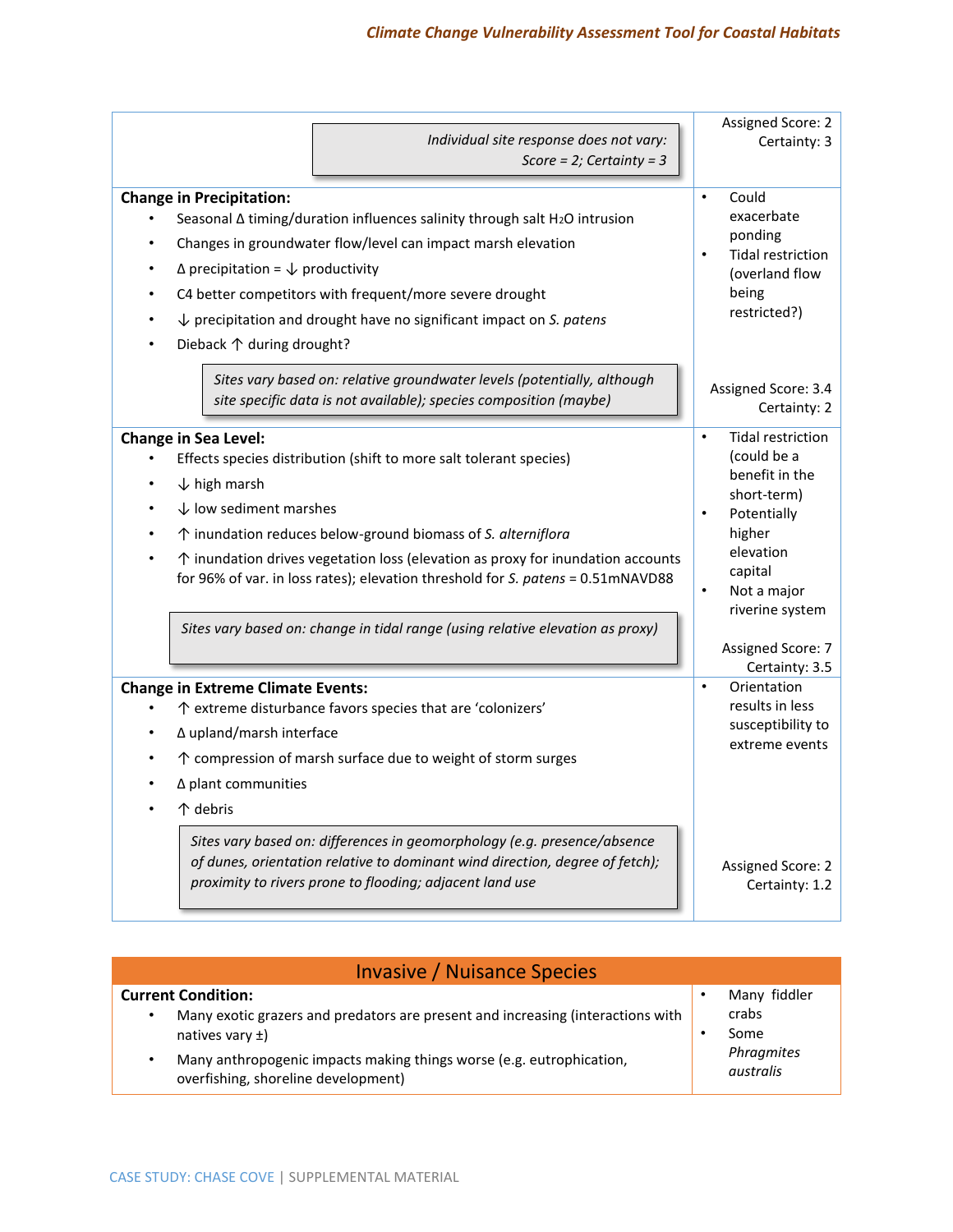| Range expansion by native plants, animals occurring (impacts debated ±)                                                                                                                                                                                                                                                                                                                                                                                                                                                                                                                                                           | Little bit of<br>$\bullet$<br>geese grazing                                                                                      |
|-----------------------------------------------------------------------------------------------------------------------------------------------------------------------------------------------------------------------------------------------------------------------------------------------------------------------------------------------------------------------------------------------------------------------------------------------------------------------------------------------------------------------------------------------------------------------------------------------------------------------------------|----------------------------------------------------------------------------------------------------------------------------------|
| Sites vary based on: presence/absence/proximity of Phragmites; presence/<br>abundance of crab herbivores (if/when data available); presence/absence/<br>proximity of others (e.g. perennial pepperweed, purple loosestrife)                                                                                                                                                                                                                                                                                                                                                                                                       | Assigned Score: 2<br>Certainty: 2                                                                                                |
| Increase in CO <sub>2</sub> :<br>↑ could enhance fitness of many marsh invasives (e.g. Phragmites) as well as<br>some natives (e.g. poison ivy)<br>Phragmites does better with salt stress with $\uparrow$ CO <sub>2</sub> and $\uparrow$ temperature<br>$\bullet$<br>Reduction in %N of Scirpus shoots results in an increase in green tissue C/N<br>(may effect herbivore preferences and feeding rates); not true of C4 grasses (S.<br>patens, D. spicata)<br>Note: Response of Phragmites to both elevated CO <sub>2</sub> and temperature should<br>only be considered once (do not double-count impact under both stressors | Not much<br>$\bullet$<br>Phragmites,<br>isn't currently<br>increasing                                                            |
| Individual site response varies only by presence/absence/proximity of invasives:<br>If absent $-$ Score = 0; Certainty = 1                                                                                                                                                                                                                                                                                                                                                                                                                                                                                                        | Assigned Score: 1.6<br>Certainty: 2.2                                                                                            |
| <b>Increase in Temperature:</b><br>↑ temperature and CO <sub>2</sub> may make <i>Phragmites</i> more tolerant of salt stress<br>C4 plants more resistant to Phragmites encroachment<br>↑ temperature may encourage range expansion of southern species (animals<br>quicker, plants)<br>Impacts of both natural and facilitated expansion debated<br>$\bullet$<br>Facilitates Phragmites encroachment (with elevated CO2)<br>Individual site response varies only by presence/absence/proximity of invasives:<br>If absent $-$ Score = 0; Certainty = 1                                                                            | Assigned Score: 1<br>Certainty: 1                                                                                                |
| <b>Change in Precipitation:</b><br>May cause species, currently limited by seasonal flooding, to spread<br>Plants and animals vulnerable to flooding may experience negative impacts<br>Multiple stressors (abiotic + biotic) may act synergistically with $\uparrow$ precipitation<br>Individual site response varies only by presence/absence/proximity of invasives:<br>If absent $-$ Score = 0; Certainty = 1                                                                                                                                                                                                                 | Phragmites,<br>behind tidal<br>restriction<br>(potential<br>for<br>significant<br>increase)<br>Assigned Score: 1<br>Certainty: 1 |
| <b>Change in Sea Level:</b><br>Rising SL may accelerate loss of some natives (e.g. salt sensitive species)<br>Salt sensitive species may move inland if possible<br>Multiple stressors may act synergistically with SL $\uparrow$<br>↑ salt will kill Phragmites                                                                                                                                                                                                                                                                                                                                                                  |                                                                                                                                  |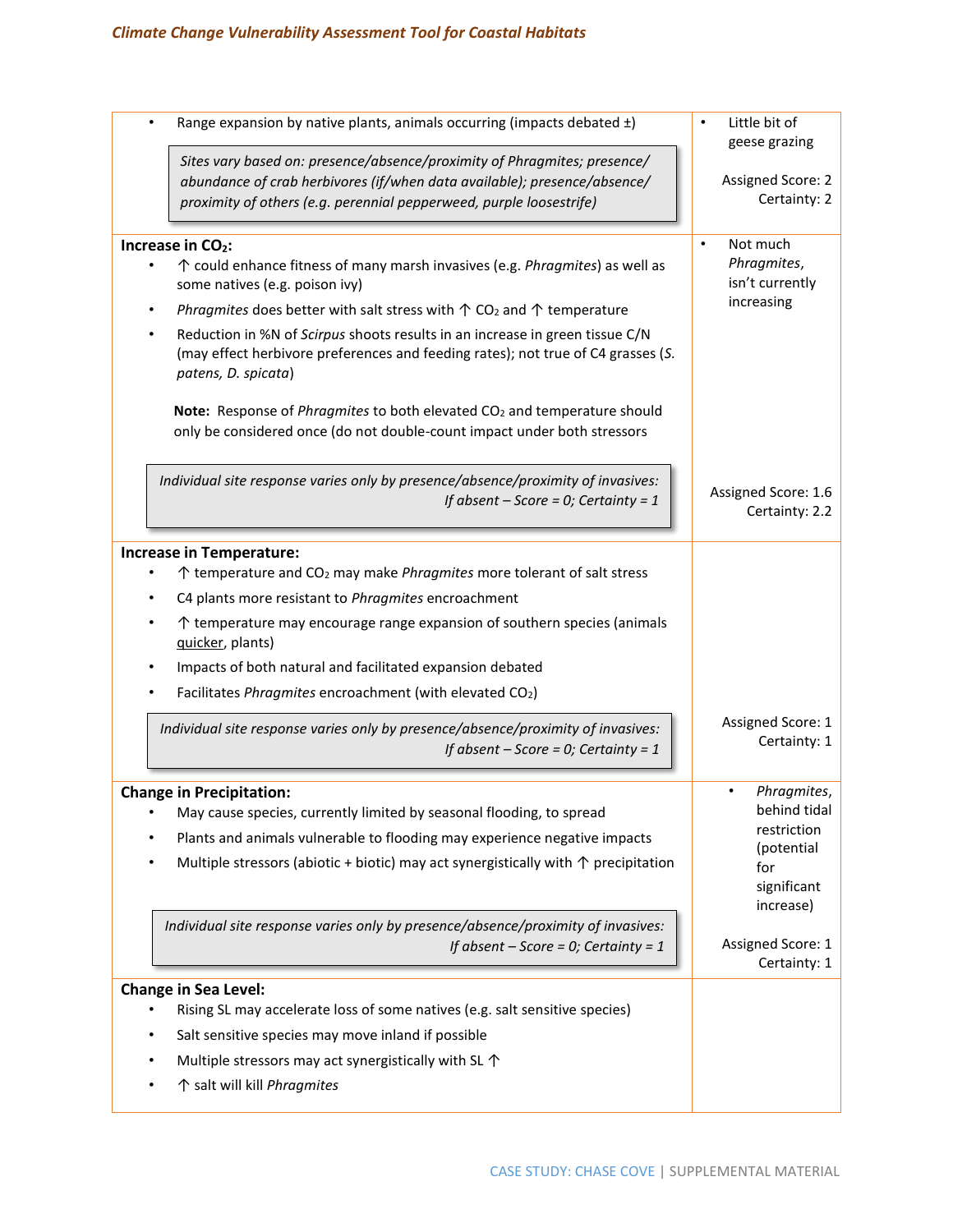| $SLR = \mathcal{D}$ fiddler crabs<br>٠                                                                                                                                                                                                                                                       |                                       |
|----------------------------------------------------------------------------------------------------------------------------------------------------------------------------------------------------------------------------------------------------------------------------------------------|---------------------------------------|
| <b>Note:</b> Although site specific responses may in fact vary, the relative cost/<br>benefit associated with invasive/nuisance species (e.g. reduced <i>Phragmites</i> ,<br>increased crabs) is simply too complex without additional information with<br>which to make that determination. |                                       |
| Individual site response varies only by presence/absence/proximity of invasives:<br>If absent $-$ Score = 0; Certainty = 1                                                                                                                                                                   | Assigned Score: 3.9<br>Certainty: 2   |
| Increase in Extreme Climate Events:                                                                                                                                                                                                                                                          |                                       |
| Variable impacts on species, disease, vectors, etc.                                                                                                                                                                                                                                          |                                       |
| Range expansion likely                                                                                                                                                                                                                                                                       |                                       |
| More disturbances could $\uparrow$ vulnerability to invasion                                                                                                                                                                                                                                 |                                       |
| Individual site response varies only by presence/absence/proximity of invasives:<br>If absent $-$ Score = 0; Certainty = 1                                                                                                                                                                   | Assigned Score: 0.2<br>Certainty: 1.4 |

| <b>Nutrients</b>                                                                                                                                                                                                                                                                                                                                                                                                                                                                                                                                                                                                         |                                                                                                                                                                               |
|--------------------------------------------------------------------------------------------------------------------------------------------------------------------------------------------------------------------------------------------------------------------------------------------------------------------------------------------------------------------------------------------------------------------------------------------------------------------------------------------------------------------------------------------------------------------------------------------------------------------------|-------------------------------------------------------------------------------------------------------------------------------------------------------------------------------|
| <b>Current Condition:</b><br>High nutrient levels cause $\uparrow$ aboveground and $\downarrow$ belowground biomass;<br>٠<br>accelerates organic matter decomposition; marsh geomorphic stability is lost<br>$\uparrow$ N bad for high marsh - $\uparrow$ N favors S. alterniflora and Phragmites at expense<br>$\bullet$<br>of S. patens<br>$\uparrow$ N may allow marshes to accrete faster than sea level rise<br>N loading may reduce soil accretion in highly organic marshes (by $\downarrow$ allocation<br>$\bullet$<br>to roots); species composition shift to species that produce less below ground<br>biomass | Significant<br>$\bullet$<br>wetland buffer<br>$\bullet$<br>Area not<br>sewered<br>(probably still<br>some<br>cesspools)<br>Lack of<br>$\bullet$<br>significant<br>development |
| Sites vary based on: nutrient input source/levels (use adjacent land use as proxy /<br>estimator); vegetation composition; relative position in Bay (upper vs lower); other<br>nutrient sources                                                                                                                                                                                                                                                                                                                                                                                                                          | Assigned Score: 2<br>Certainty: 2                                                                                                                                             |
| Increase in CO <sub>2</sub> :<br>Changes to vegetation communities (e.g. Phragmites promotion) affects N pools<br>٠<br>Changes to structure/function of microbial N transformers<br>$\bullet$<br>C3 species $\uparrow$ aboveground prod. with N + CO <sub>2</sub> (but not each alone)<br>٠<br>$\uparrow$ C4 growth under high N (above- and below-ground) but response $\downarrow$ with<br>$\bullet$<br>increasing $CO2$<br>Individual site response does not vary:<br>Score = $0$ ; Certainty = 0.5<br><b>Increase in Temperature:</b>                                                                                | Assigned Score: 0<br>Certainty: 0.5                                                                                                                                           |
| Warming $\uparrow$ aboveground for S. alterniflora, but not high marsh plants                                                                                                                                                                                                                                                                                                                                                                                                                                                                                                                                            |                                                                                                                                                                               |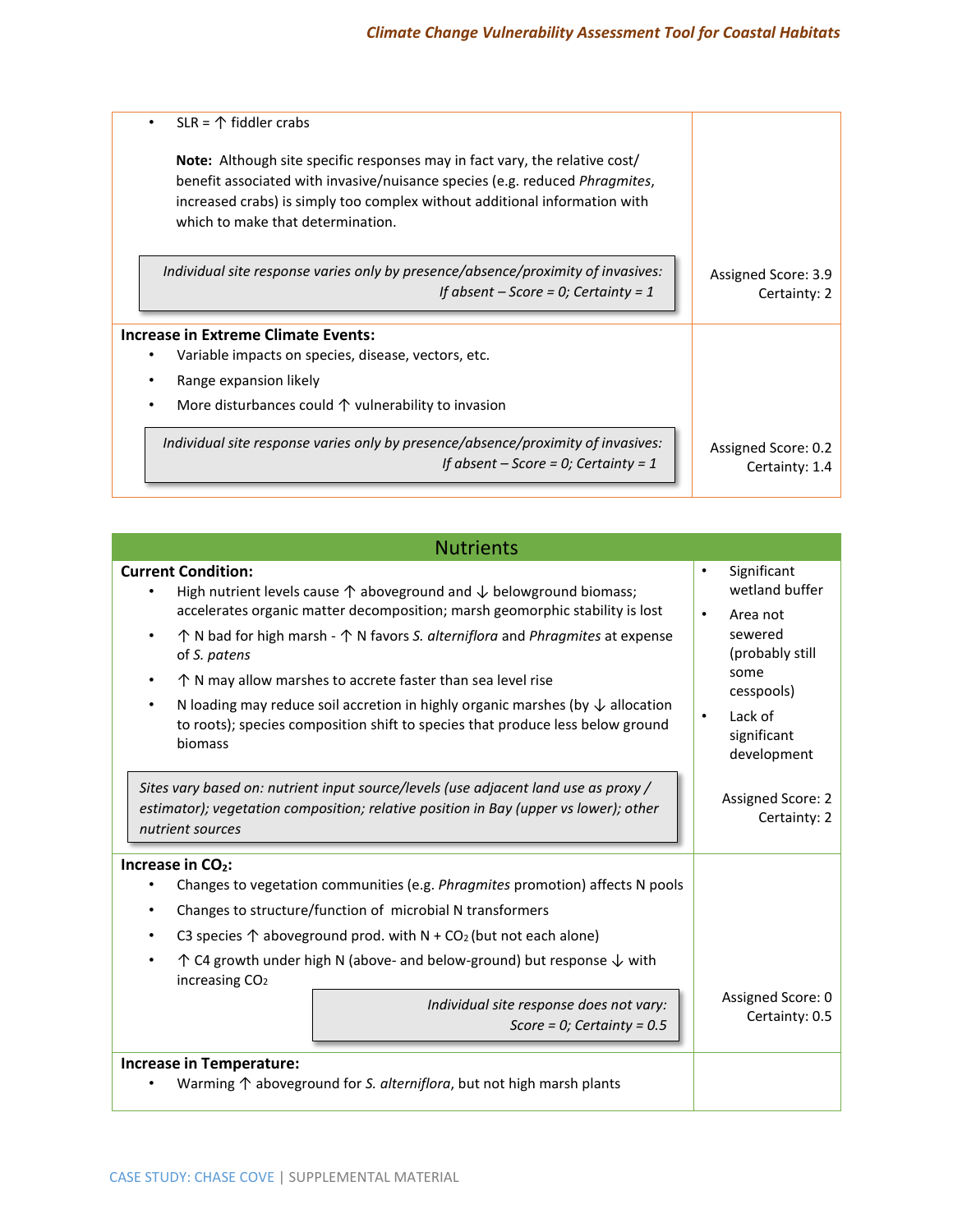# *Climate Change Vulnerability Assessment Tool for Coastal Habitats*

| Stem height $\uparrow$ for both low + high marsh with warming<br>$\bullet$                                                                                                                                                                                                                                                                                                                                                                                                                                                                                                                                                                                                                                                                                                                                                                                                                                                                      |                                                                                                                 |
|-------------------------------------------------------------------------------------------------------------------------------------------------------------------------------------------------------------------------------------------------------------------------------------------------------------------------------------------------------------------------------------------------------------------------------------------------------------------------------------------------------------------------------------------------------------------------------------------------------------------------------------------------------------------------------------------------------------------------------------------------------------------------------------------------------------------------------------------------------------------------------------------------------------------------------------------------|-----------------------------------------------------------------------------------------------------------------|
| Warming $\uparrow$ decomposition for S. patens                                                                                                                                                                                                                                                                                                                                                                                                                                                                                                                                                                                                                                                                                                                                                                                                                                                                                                  |                                                                                                                 |
| $\uparrow$ temperature = $\uparrow$ nutrient cycling                                                                                                                                                                                                                                                                                                                                                                                                                                                                                                                                                                                                                                                                                                                                                                                                                                                                                            |                                                                                                                 |
| Individual site response does not vary:<br>Score = $0$ ; Certainty = 2                                                                                                                                                                                                                                                                                                                                                                                                                                                                                                                                                                                                                                                                                                                                                                                                                                                                          | Assigned Score: 0<br>Certainty: 2                                                                               |
| <b>Change in Precipitation:</b><br>Drought decreased decomposition for native high marsh<br>Drought ↑ total biomass for S. alterniflora and S. patens<br>Changes in water levels could influence nutrient availability/circulation<br>$\uparrow$ in wet deposition of nutrients                                                                                                                                                                                                                                                                                                                                                                                                                                                                                                                                                                                                                                                                 | Red maple<br>$\bullet$<br>$swamp =$<br>denitrification<br>Unsewered<br>$\bullet$<br>area (dense<br>development) |
| Sites vary based on: potential for nutrient input via surface and groundwater<br>(using adjacent land use [and slope] as proxy])                                                                                                                                                                                                                                                                                                                                                                                                                                                                                                                                                                                                                                                                                                                                                                                                                | Assigned Score: 1.7<br>Certainty: 1                                                                             |
| <b>Change in Sea Level:</b><br>With $\uparrow$ N, marshes may keep up with sea level rise<br>Other factors (like climate, nutrients, predation) impact marshes abilities to<br>survive SLR<br>SLR and high N load may degrade marshes by cooperatively contributing to $\uparrow$<br>hydrogen sulfide concentration (个 decomposition)<br>Note: Reference documents are not as definitive as the first and third bullets<br>suggest. All factors that influence growth rate may influence ability to survive<br>SLR. Fertilization may alter community composition and increase turf building<br>capacity. Negative feedback associated with increased decomposition (and<br>lower accretion rates) may result in greater drowning potential.<br>Sites vary based on: frequency/duration of inundation (with elevation as proxy) if<br>nutrient sources (i.e. from adjacent land use, relative position in Bay) are thought<br>to influence site | Well-buffered<br>$\bullet$<br>Low nutrient<br>$\bullet$<br>input<br>Assigned Score: 3.7<br>Certainty: 1         |
| <b>Increase in Extreme Climate Events:</b><br>May cause more frequent combined sewer overflows                                                                                                                                                                                                                                                                                                                                                                                                                                                                                                                                                                                                                                                                                                                                                                                                                                                  |                                                                                                                 |
| Note: General knowledge also suggests storm related flooding and run-off as<br>source.<br>Sites vary based on: expected influence and proximity of overflow locations (e.g.<br>upper vs. lower Bay); other sources (using adjacent land use as proxy); slope;<br>geomorphology                                                                                                                                                                                                                                                                                                                                                                                                                                                                                                                                                                                                                                                                  | Assigned Score: 0.2<br>Certainty: 2                                                                             |
|                                                                                                                                                                                                                                                                                                                                                                                                                                                                                                                                                                                                                                                                                                                                                                                                                                                                                                                                                 |                                                                                                                 |

| Sedimentation                                                                                                 |  |                                |  |
|---------------------------------------------------------------------------------------------------------------|--|--------------------------------|--|
| <b>Current Condition:</b><br>Salt marshes in RI are not keeping pace with SLR; low suspended sediment in<br>٠ |  | Not a back<br>barrier system   |  |
| Narragansett Bay<br>$\uparrow$ ditching in marshes = $\downarrow$ sedimentation                               |  | Not on a major<br>river system |  |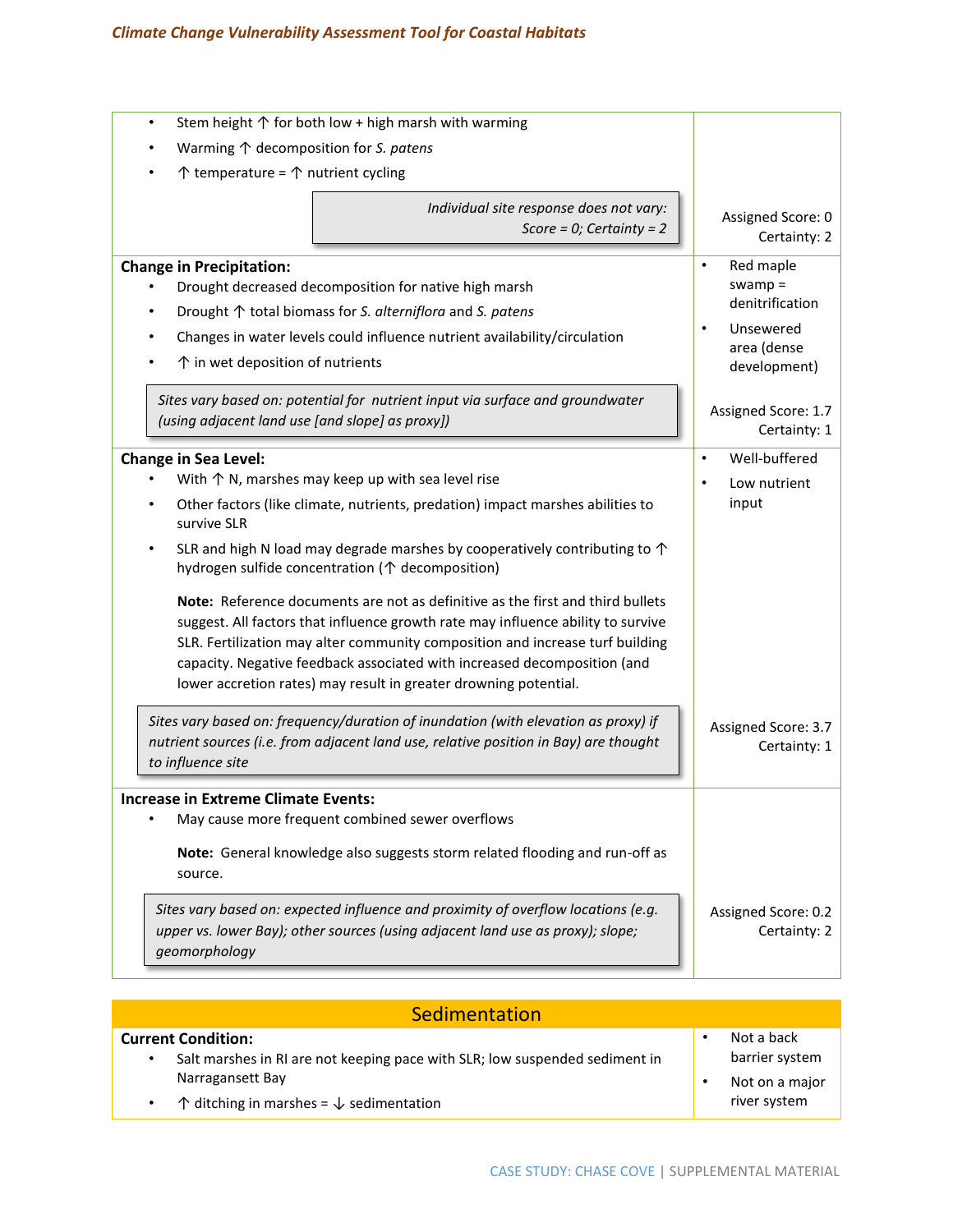# *Climate Change Vulnerability Assessment Tool for Coastal Habitats*

| system                                                                          | Height and width of barrier is related to sedimentation rate in back barrier                                                                               | No sand bars,<br>etc.                |
|---------------------------------------------------------------------------------|------------------------------------------------------------------------------------------------------------------------------------------------------------|--------------------------------------|
| $\downarrow$ sediment supply may exacerbate marsh loss but unlikely sole driver |                                                                                                                                                            |                                      |
|                                                                                 | With $\uparrow$ sediment of 1-2 orders of magnitude, marsh can form in < 100 years                                                                         |                                      |
|                                                                                 | Sites vary based on: extent of ditching; river/streams inputs (or presence/<br>absence of river/streams as estimator); presence/absence of dunes           | Assigned Score: 4.6                  |
|                                                                                 |                                                                                                                                                            | Certainty: 3                         |
| Increase in CO <sub>2</sub> :                                                   | Sediment trapping $\uparrow$ in C3 plants with $\uparrow \uparrow$ N and $\uparrow$ CO <sub>2</sub>                                                        |                                      |
|                                                                                 | Individual site response does not vary:<br>Score = $0$ ; Certainty = 2                                                                                     | Assigned Score: 0<br>Certainty: 2    |
| <b>Increase in Temperature:</b>                                                 |                                                                                                                                                            |                                      |
|                                                                                 | No impact of increase on sediment supply anticipated.<br>All sites $=$ no score.                                                                           | Assigned Score: -<br>Certainty: -    |
| <b>Change in Precipitation:</b>                                                 |                                                                                                                                                            | <b>Buffered</b>                      |
|                                                                                 | $\uparrow$ precipitation may increase sediment supply from uplands/streams                                                                                 | Decreasing<br>agriculture            |
|                                                                                 |                                                                                                                                                            | Many lawns                           |
|                                                                                 | Sites vary based on: adjacent land use; presence/absence of streams                                                                                        | Assigned Score: -1<br>Certainty: 3   |
| <b>Change in Sea Level:</b>                                                     |                                                                                                                                                            | Not a back<br>$\bullet$              |
|                                                                                 | Accretion rates across Narragansett Bay are not keeping pace with SLR                                                                                      | barrier system                       |
|                                                                                 | ↑ inundation period may increase sediment deposition                                                                                                       |                                      |
| with SLR                                                                        | In vegetated marshes with high sediment loads, marshes may sustain elevation                                                                               |                                      |
| $\bullet$<br>specific                                                           | Narragansett Bay marshes rely primarily on organic accretion - ratios are site-                                                                            |                                      |
| ٠                                                                               | Non-tidally restricted marshes may not drown                                                                                                               |                                      |
|                                                                                 | Note: Although the degree of tidal restriction and sediment load may<br>influence sites, it is not possible to predict relative response to these factors. |                                      |
|                                                                                 | Individual site response does not vary:<br>Score = $-1$ ; Certainty = 1.5                                                                                  | Assigned Score: -1<br>Certainty: 1.5 |
| <b>Increase in Extreme Climate Events:</b>                                      |                                                                                                                                                            | Not a back<br>$\bullet$              |
| sedimentation rates                                                             | Summer storms a major factor in defining short-term variability in                                                                                         | barrier system                       |
|                                                                                 |                                                                                                                                                            |                                      |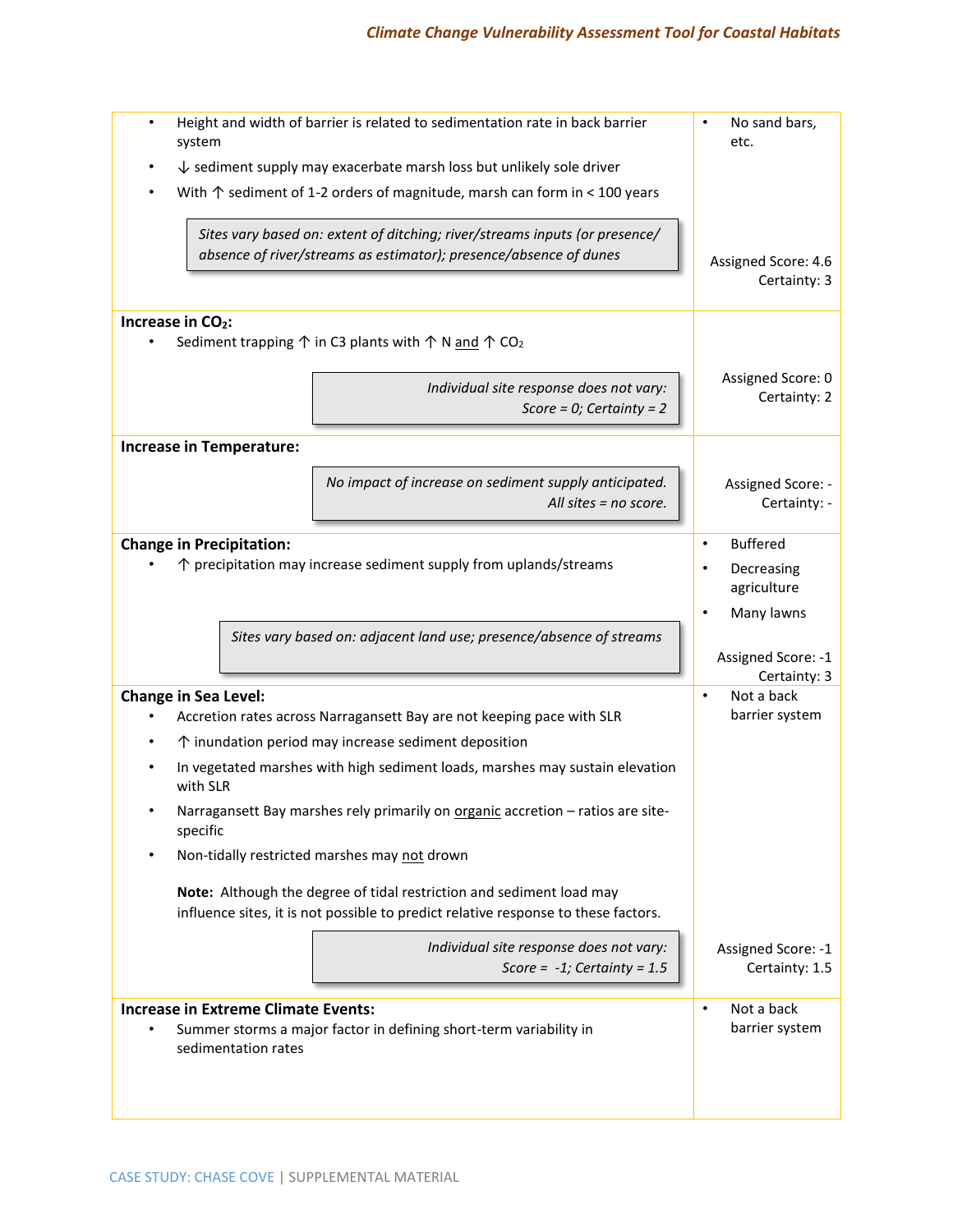*geomorphology*

• Storm events dominate accretion/sedimentation rates at certain marshes. Mostly riverine systems and those subject to storm overwash

*Sites vary based on: expected influence and proximity of overflow locations (e.g. upper vs. lower Bay); other sources (using adjacent land use as proxy); slope;* 

Assigned Score: 0 Certainty: 2.5

| Erosion                                                                                                                                                                                                                                                                                                        |                                        |  |  |
|----------------------------------------------------------------------------------------------------------------------------------------------------------------------------------------------------------------------------------------------------------------------------------------------------------------|----------------------------------------|--|--|
| <b>Current Condition:</b><br>Look up annual erosion rates from CRMC for each marsh<br>(http://crmr.ri.gov/maps/)                                                                                                                                                                                               | Edges denuded<br>$\bullet$<br>by crabs |  |  |
| Edge vegetation has been denuded by overabundant marsh crabs<br>٠                                                                                                                                                                                                                                              |                                        |  |  |
| Vegetation loss leads to widening of creek banks and loss of marsh edge/area                                                                                                                                                                                                                                   |                                        |  |  |
| Soil type and geographical setting are most important factors when comparing<br>٠<br>erosion rates among sites                                                                                                                                                                                                 |                                        |  |  |
| Erosion continuously occurs (no critical threshold below which there is none)                                                                                                                                                                                                                                  |                                        |  |  |
| Sites vary based on: erosion rates (using shoreline change maps as proxy for<br>current rates); evidence of creek widening; soil type; geomorphic setting                                                                                                                                                      | Assigned Score: 5<br>Certainty: 3      |  |  |
| Increase in CO <sub>2</sub> :                                                                                                                                                                                                                                                                                  |                                        |  |  |
| $\uparrow$ soil surface cover from $\uparrow$ plant production can reduce erosion rates                                                                                                                                                                                                                        |                                        |  |  |
| Note: Although the decomposition of peat (and potential for increased<br>erosion) could also be exacerbated by CO <sub>2</sub> , levels of CO <sub>2</sub> across the state are<br>assumed to be basically a constant and therefore no site specific variation in<br>score for this impact is possible either. |                                        |  |  |
| Individual site response does not vary:<br>Score = $3.9$ ; Certainty = $3$                                                                                                                                                                                                                                     | Assigned Score: 0<br>Certainty: 3      |  |  |
| <b>Increase in Temperature:</b>                                                                                                                                                                                                                                                                                |                                        |  |  |
| $\uparrow$ temperature = $\uparrow$ belowground decomposition = $\uparrow$ erosion (maybe)                                                                                                                                                                                                                     |                                        |  |  |
| Individual site response does not vary:<br>Score = $3.9$ ; Certainty = $3$                                                                                                                                                                                                                                     | Assigned Score: 3.9<br>Certainty: 3    |  |  |
| <b>Change in Precipitation:</b>                                                                                                                                                                                                                                                                                |                                        |  |  |
| With increased rainfall, there may be an increase in erosion at riverine salt<br>marsh systems                                                                                                                                                                                                                 |                                        |  |  |
| Note: Acknowledging that variation between sites is possible, this metric<br>presents a challenge as differences in stream flow rate, channel width/depth<br>etc. are generally not known.                                                                                                                     |                                        |  |  |
|                                                                                                                                                                                                                                                                                                                | Assigned Score: 2<br>Certainty: 3      |  |  |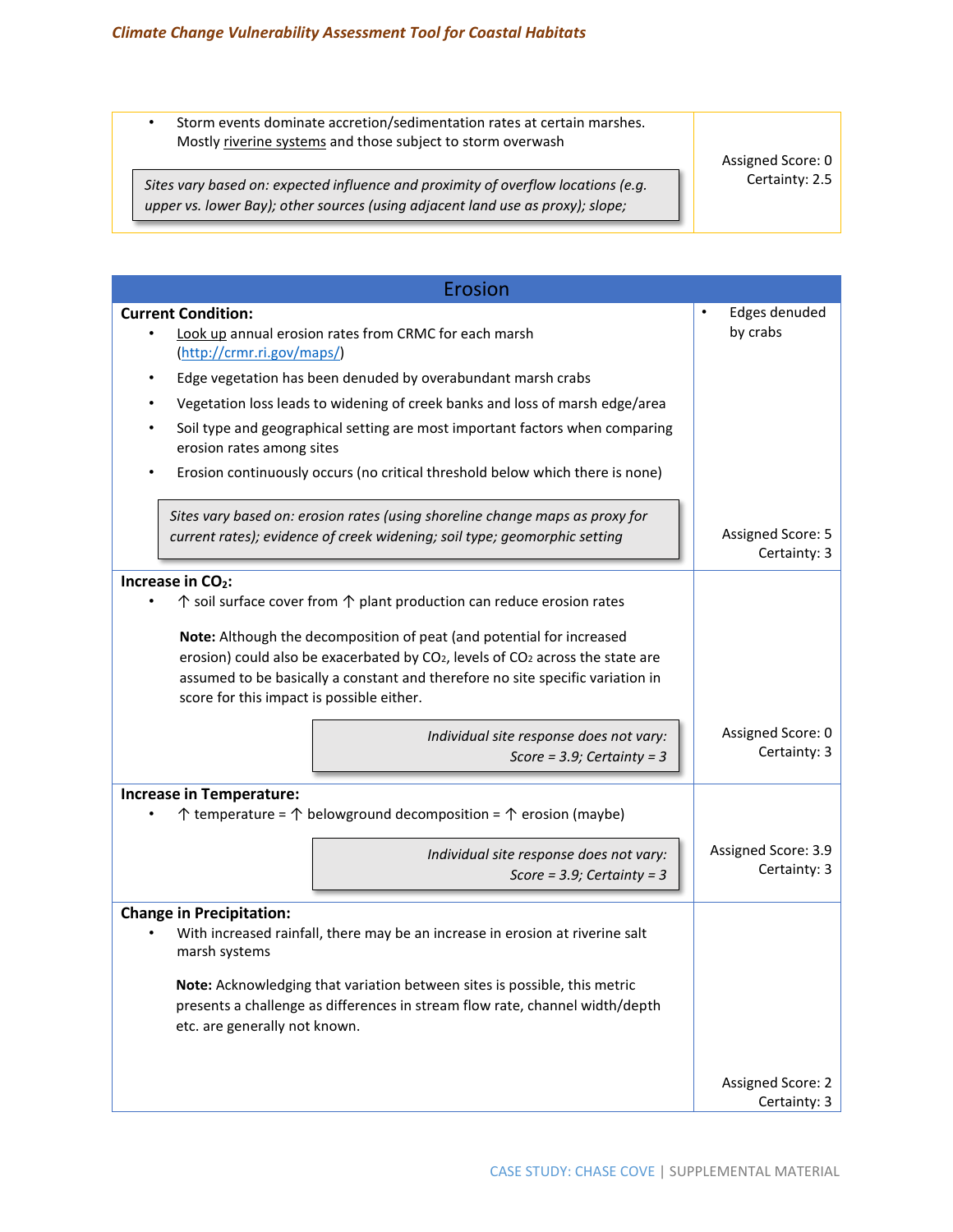|                                            | Sites vary based on: proximity of rivers/streams influencing scouring levels                                                                                                                           |  |                                     |  |
|--------------------------------------------|--------------------------------------------------------------------------------------------------------------------------------------------------------------------------------------------------------|--|-------------------------------------|--|
| <b>Change in Sea Level:</b>                |                                                                                                                                                                                                        |  |                                     |  |
|                                            | As marshes drown, wind-driven waves will erode unvegetated platforms                                                                                                                                   |  |                                     |  |
| they are expected to drown at once         | Platform marshes are more susceptible than ramp (fringe) marshes because                                                                                                                               |  |                                     |  |
| authors as not significant)                | $\uparrow$ SL of 30 cm will $\uparrow$ potential erosion on marsh surface by 50% (considered by                                                                                                        |  |                                     |  |
| bottom shear stress)                       | Shoreline erosion with $\uparrow$ wind wave exposure (associated with $\uparrow$ depth, fetch,                                                                                                         |  |                                     |  |
|                                            | Sites vary based on: type (e.g. platform, fringe); orientation to dominant<br>wind direction; relative elevation; measured erosion rates (e.g. from<br>shoreline change maps); percent vegetated cover |  | Assigned Score: 5<br>Certainty: 3.5 |  |
| <b>Increase in Extreme Climate Events:</b> |                                                                                                                                                                                                        |  |                                     |  |
|                                            | $\uparrow$ storms = more erosion of barrier beaches = $\uparrow$ threat to back barrier marshes                                                                                                        |  |                                     |  |
| erosion rates                              | Violent storms and hurricanes contribute less than 1% to long-term salt marsh                                                                                                                          |  |                                     |  |
|                                            | <b>Note:</b> Given the somewhat contradictory statements of the two bullets, the<br>choice was made to consider only the second for scoring purposes.                                                  |  |                                     |  |
|                                            | Individual site response does not vary:<br>Score = $1.7$ ; Certainty = $2$                                                                                                                             |  | Assigned Score: 1.7<br>Certainty: 2 |  |

| <b>Environmental Contaminants</b>                                                                                                                                              |                                   |  |  |
|--------------------------------------------------------------------------------------------------------------------------------------------------------------------------------|-----------------------------------|--|--|
| <b>Current Condition:</b><br>There is a presumed tolerance to historic and persistent levels of exposure;<br>however "cost" may be reduced ability to tolerate climatic stress |                                   |  |  |
| Certain legacy pollutants are decreasing, but other emerging contaminants are<br>increasing and it is unknown how these 'new' contaminants will affect marsh<br>growth         |                                   |  |  |
| CC will stress communities through shifting them into non-optimal areas, $\downarrow$<br>resiliency, $\downarrow$ diversity, $\uparrow$ stress                                 |                                   |  |  |
| Sites vary based on: proximity and source of exposure to both legacy and<br>emerging contaminants; adjacent land use                                                           | Assigned Score: 0<br>Certainty: 1 |  |  |
| Increase in CO2:                                                                                                                                                               |                                   |  |  |
| $\uparrow$ CO <sub>2</sub> can alter key ecosystem processes by altering contaminant mobility                                                                                  |                                   |  |  |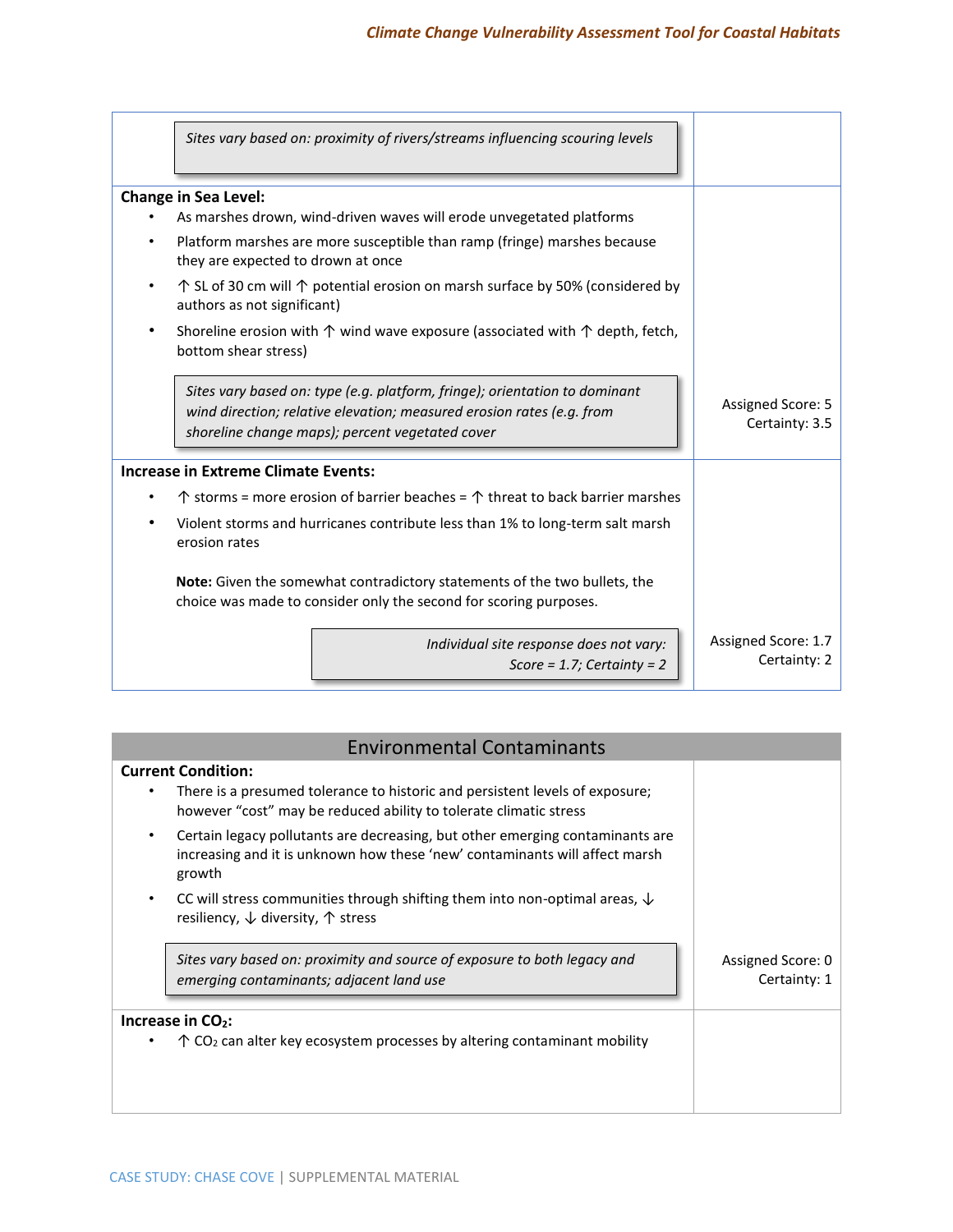| Note: There is insufficient information to determine the degree to which<br>contaminant mobility is affected by CO <sub>2</sub> (and the degree to which<br>contaminant uptake will alter ecosystem processes). No variation in score<br>possible unless new information becomes available. |                                   |  |  |  |  |  |
|---------------------------------------------------------------------------------------------------------------------------------------------------------------------------------------------------------------------------------------------------------------------------------------------|-----------------------------------|--|--|--|--|--|
| Individual site response does not vary:<br>Score = $0$ ; Certainty = 1                                                                                                                                                                                                                      | Assigned Score: 0<br>Certainty: 1 |  |  |  |  |  |
| <b>Increase in Temperature:</b><br>May increase contaminant uptake and stress plant/animal community                                                                                                                                                                                        |                                   |  |  |  |  |  |
| May see $\uparrow$ use of pesticides / persistent organic pollutants (POPs) with $\uparrow$<br>temperature; ↑ temperature may alter uptake and physiological response                                                                                                                       |                                   |  |  |  |  |  |
| ↑ may favor hardier species (more toxic species) that cause harmful algal<br>$\bullet$<br>blooms (HABs)                                                                                                                                                                                     |                                   |  |  |  |  |  |
| Note: Although temperature is assumed to have some effect, there is<br>no data available to determine if a 2° change is a sufficient trigger. No<br>variation in score possible unless new information becomes available.                                                                   |                                   |  |  |  |  |  |
| Individual site response does not vary:<br>Score = $0$ ; Certainty = 1                                                                                                                                                                                                                      | Assigned Score: 0<br>Certainty: 1 |  |  |  |  |  |
| <b>Change in Precipitation:</b><br>$\uparrow$ precipitation = $\uparrow$ runoff = $\uparrow$ contaminants delivered to marshes<br>$\uparrow$ precipitation = $\uparrow$ wet deposition                                                                                                      |                                   |  |  |  |  |  |
| Sites vary based on: presence/absence of contaminants; slope; presence<br>Assigned Score: 0<br>and amount of stormwater and stream inputs; adjacent land use<br>Certainty: 1                                                                                                                |                                   |  |  |  |  |  |
| <b>Change in Sea Level:</b><br>Changes to land use/land cover will alter runoff / flooding and delivery of<br>contaminants                                                                                                                                                                  |                                   |  |  |  |  |  |
| Changes bioavailability based on changes in salinity<br>Sea level affects infrastructure which alters contaminant delivery if<br>infrastructure fails or is flooded                                                                                                                         |                                   |  |  |  |  |  |
| Sites vary based on: presence/absence of contaminants; contaminant delivery as<br>function of flooding associated with SLR [potentially using elevation as proxy]                                                                                                                           | Assigned Score: 0<br>Certainty: 1 |  |  |  |  |  |
| <b>Increase in Extreme Climate Events:</b><br>Can cause $\uparrow$ flooding of infrastructure / landfills, $\uparrow$ contaminant delivery                                                                                                                                                  |                                   |  |  |  |  |  |
| Sites vary based on: presence/absence of contaminants; contaminant<br>delivery as function of coastal flooding potential                                                                                                                                                                    | Assigned Score: 0<br>Certainty: 2 |  |  |  |  |  |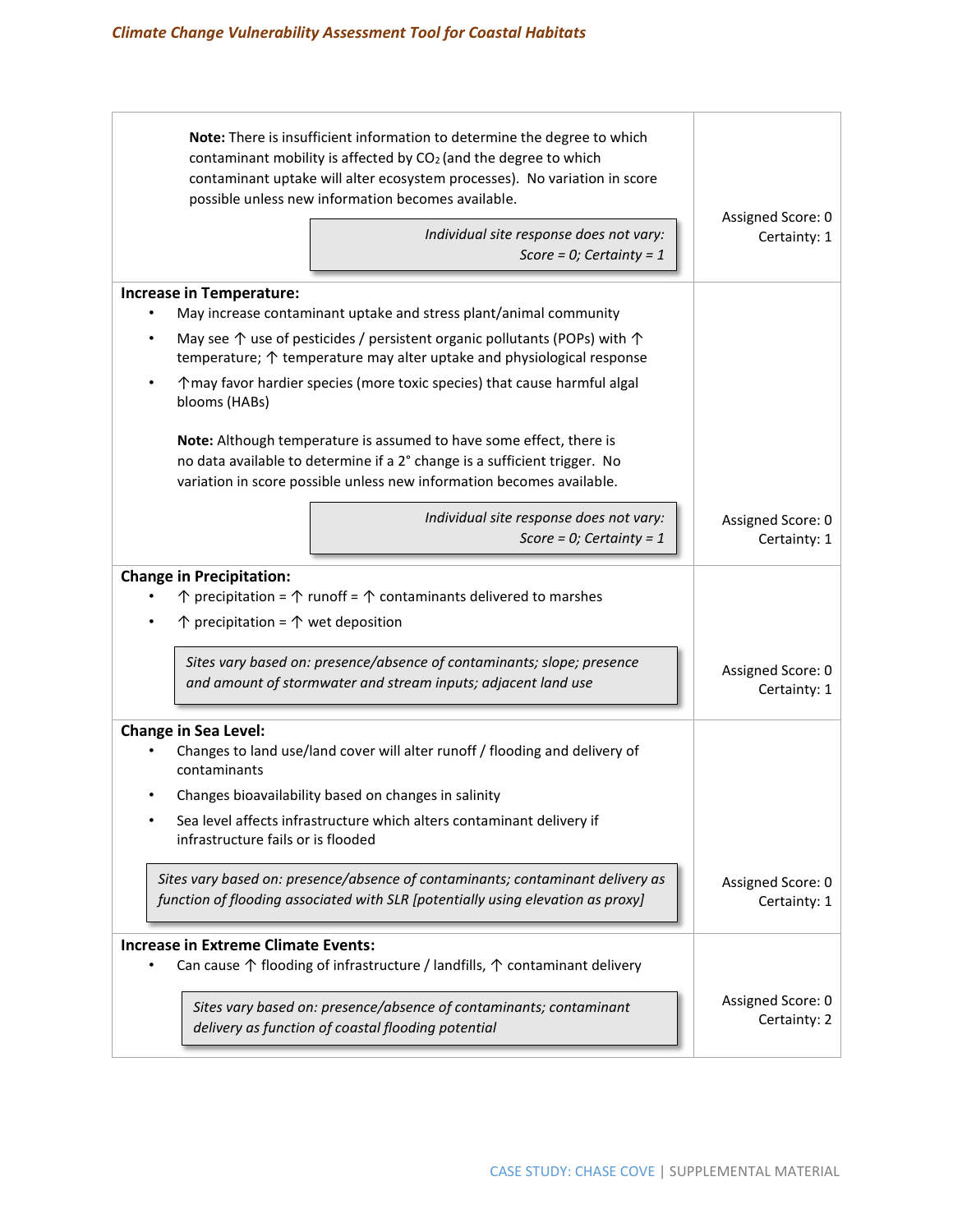| Degree of Fragmentation                                                                                                                  |                                            |  |
|------------------------------------------------------------------------------------------------------------------------------------------|--------------------------------------------|--|
| Many species (particularly plants) decrease with fragmentation<br>$\bullet$                                                              |                                            |  |
| Fragmentation exacerbates vulnerability as harder to move and $\downarrow$ genetic<br>diversity                                          |                                            |  |
| Many mutualisms hindered by fragmentation                                                                                                | Assigned Score: 2                          |  |
| Edge effects                                                                                                                             | Certainty: 3                               |  |
| <b>Barriers to Migration</b>                                                                                                             |                                            |  |
| $\uparrow$ permeability = $\uparrow$ adaptability (through migration/range shift)<br>$\bullet$                                           | Relatively flat                            |  |
| Relatively flat topography may result in $\uparrow$ shifts if barriers are at a greater<br>distance (or absent)                          | Forest may slow<br>down migration          |  |
| Steep natural topography, but may still allow fringe marsh if erodable                                                                   |                                            |  |
| Hardened, developed shoreline, more of an impediment                                                                                     |                                            |  |
| # and size of structures may $\uparrow$ in response to SLR                                                                               | <b>Assigned Score: 2</b><br>Certainty: 2.6 |  |
| Recovery / Regeneration                                                                                                                  |                                            |  |
| Speed of recovery / regeneration depends on severity of disturbance<br>$\bullet$                                                         |                                            |  |
| Must be careful with restoration targets (i.e. is it likely that historic targets<br>not going to be possible in future)                 |                                            |  |
| Where tidal exchange occurs through narrow inlets, tidal range restricted<br>$\bullet$<br>(and converse is true); may influence response | Assigned Score: 2<br>Certainty: 3          |  |
| <b>Diversity of Functional Groups</b>                                                                                                    |                                            |  |
| Dependent on disturbance level / stress<br>$\bullet$                                                                                     |                                            |  |
| Biogeographical shifts of community already occurring and will continue                                                                  | Assigned Score: 0                          |  |
| Changes to growing season will affect which species/groups are active when                                                               | Certainty: 4                               |  |
| <b>Management Actions</b>                                                                                                                |                                            |  |
| Current marsh extent is a relic of historic land-use change; allow return to<br>'natural state'                                          | 'Fix' tidal<br>restriction                 |  |
|                                                                                                                                          | Assigned Score: 2<br>Certainty: 3          |  |
| Institutional / Human Response                                                                                                           |                                            |  |
| Decide if assisted migration is valid<br>$\bullet$                                                                                       |                                            |  |
| Varied (depends on current/future management agency)                                                                                     | Assigned Score: 2<br>Certainty: 3          |  |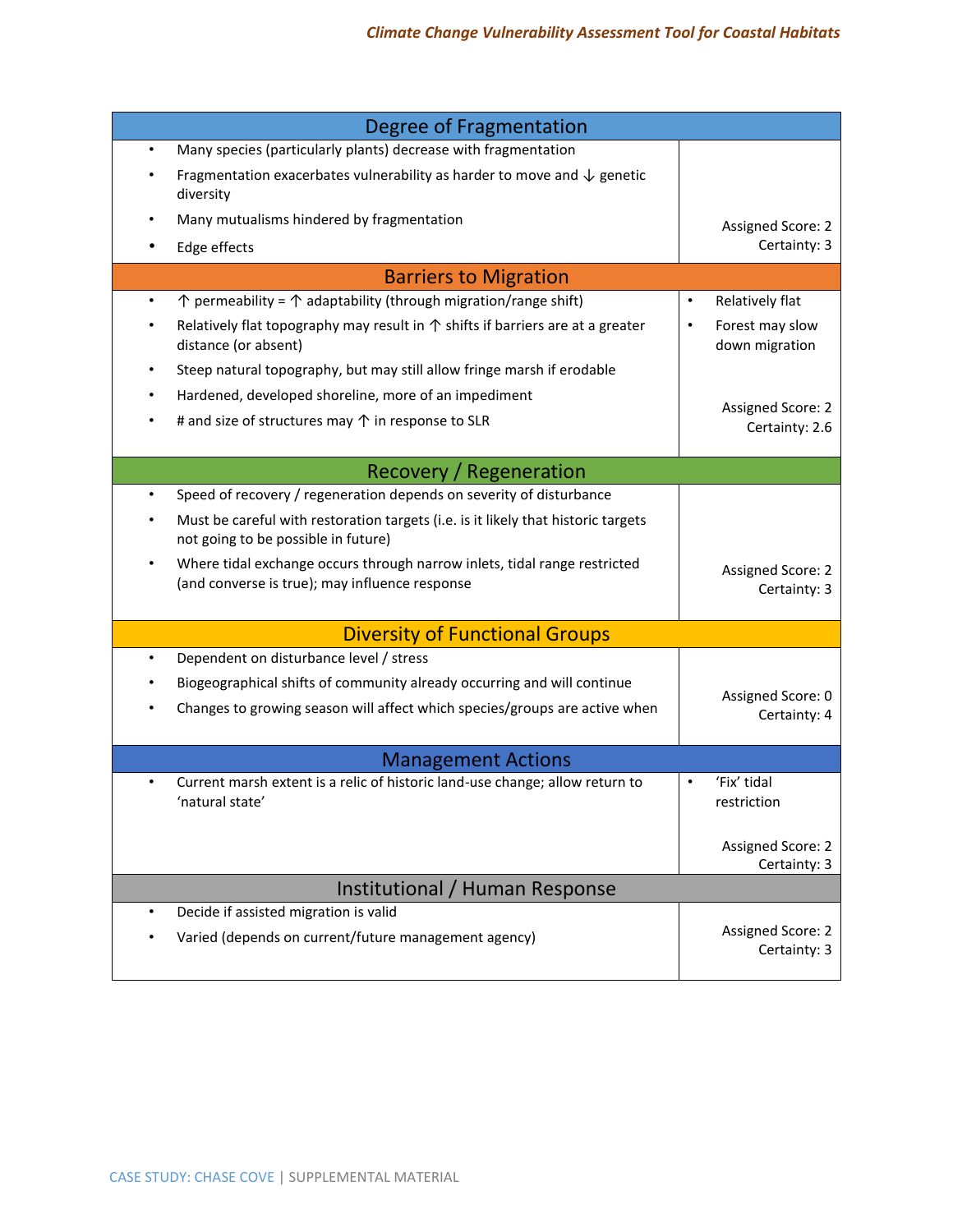### **Research Needs**

Certainty scores reflect the source of information considered when assigning sensitivity-exposure and adaptive capacity scores and ranges from zero (0; no direct or anecdotal evidence) to four (4; strong evidence, high consensus). Across all assessed sites within the state, overall certainty tended to be moderately higher at individual sites where local data sources were available or active management was being planned or applied.

Certainty score assignment associated with specific stressors (or stressor interactions) that are assigned an average score of less than two across sites indicates a general lack of evidence or consensus regarding habitat response. In the table below, circles indicate stressor / stressor interactions that fall within that category. Closed circles (●) indicate specific instances in which Chase Cove also received low scores for those stressors and open circles (○) indicate higher than average certainty scores since more information about this specific site is known. X's indicate instances where the available information related to Chase Cove was considered lacking and therefore were assigned less than the average certainty score. Cells in the table marked with  $\bullet$  or X's generally suggest that more research is needed to better understand habitat response at Chase Cove.

|                                  | <b>Current</b><br><b>Condition</b> | CO <sub>2</sub> | Temp.                      | Precip.                            | Sea Level                           | <b>Extreme</b><br><b>Climate</b> |
|----------------------------------|------------------------------------|-----------------|----------------------------|------------------------------------|-------------------------------------|----------------------------------|
| <b>Direct Effects</b>            |                                    |                 |                            |                                    |                                     |                                  |
| <b>Invasive</b><br>/Nuisance Sp. |                                    |                 | X                          | X                                  |                                     | X                                |
| <b>Nutrients</b>                 |                                    |                 |                            |                                    |                                     | റ                                |
| Sedimentation                    |                                    |                 |                            |                                    | X                                   |                                  |
| <b>Erosion</b>                   |                                    |                 |                            |                                    |                                     |                                  |
| Env.<br><b>Contaminants</b>      |                                    |                 |                            |                                    |                                     | O                                |
|                                  | <b>Habitat</b><br>Fragment.        | <b>Barriers</b> | <b>Recovery</b><br>/Regen. | <b>Functional</b><br><b>Groups</b> | <b>Management</b><br><b>Actions</b> | Inst./Human<br><b>Response</b>   |
| <b>Adaptive</b><br>Capacity      |                                    |                 |                            |                                    |                                     |                                  |

### **Process and Facilitation**

Numerous meetings were conducted over the course of a year to implement CCVATCH in the State of RI. The assessment team members varied somewhat, but a core group representing numerous state agencies (e.g. RI Coastal Resources Management Council, US Environmental Protection Agency, US Fish and Wildlife Service, Narragansett Bay National Estuarine Research Reserve, Audubon Society of RI, and Save The Bay) have consistently participated throughout the process. The process of applying CCVATCH in RI required the following general steps:

- Overview of tool & habitat selection
- Identification of experts, resources (e.g. published literature, available data sets, etc.) available
- Outreach to experts to solicit additional resource material
- Review of reference material & generation of resource document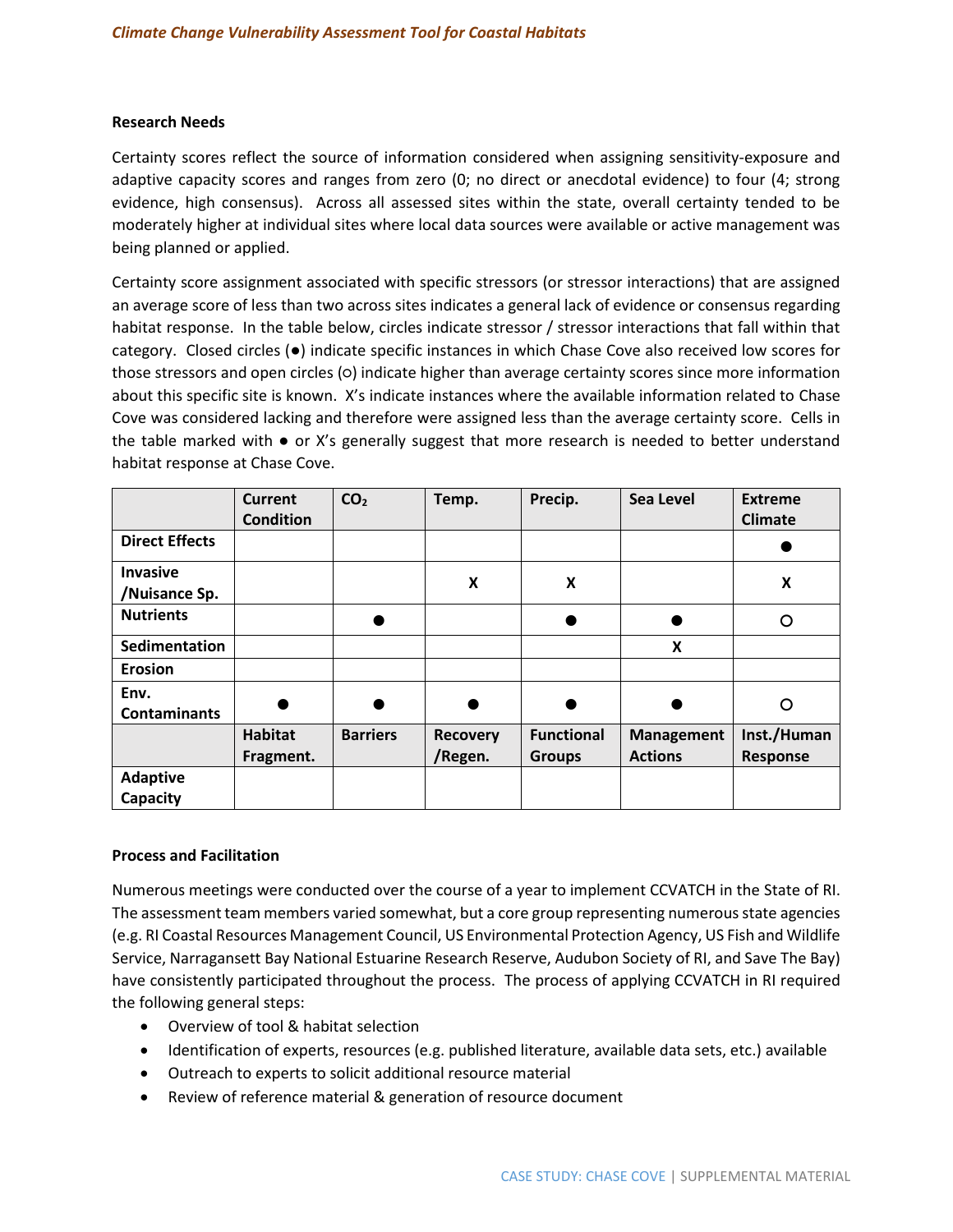- Create bulleted list from resource document to assist with scoring
- CCVATCH score assignment to selected sites

Team members were originally invited from a master list of attendees at a salt marsh conference recently held in the state. While this may have biased habitat selection toward salt marsh, specifically those marshes for which monitoring data were available, other habitats were identified as priorities for assessment such as tidal river/stream and submerged aquatic vegetation (SAV) for future efforts. Additional applications of CCVATCH to these habitats may take place in future, particularly if on-going efforts in other New England states develop resource documents that would aid in the process (*see* <http://graham.umich.edu/activity/32984> for a project overview).

## **Climate Forecast**

Temperatures in the Northeast increased by almost 2°F between 1895 and 2011 (0.16°F per decade) and precipitation increased more than 10%, approximately 5 inches (0.4 inches per decade; Horton et al, 2014). For the State of Rhode Island, a change in annual mean temperature of +3.6°F is expected by 2050 with comparable increases in annual precipitation levels, predominantly in the winter months (RCP8.5 scenario; Alder and Hostetler, 2013). Increased winter precipitation would mean more water available for runoff and evaporation. Rising temperatures would melt snow faster and earlier, likely increasing runoff and soil moisture in winter and early spring followed by reductions in soil moisture in the late summer and early fall, since warmer temperatures drive higher evaporation rates. The Northeast has experienced a greater recent increase in extreme precipitation than any other region in the United States, more than 70% increase in the amount of precipitation falling in very heavy events (defined as the heaviest 1% of all daily events) between 1958 and 2010 (Horton et al, 2014). Long-term rates of sea-level rise are 2.74 mm year-1 from 1930 to 2013 at the Newport, RI tide station; rates calculated from more current data over a shorter time scale suggest 4 mm year-1 increase in mean high water (MHW) from 1993 to 2014 (Boyd & Freedman, 2015). A two foot increase in sea level for 2050 and five foot increase by 2100 predicted using the NOAA High Rate sea level rise curve for this area has been adopted by the state to govern policy and management.

|        | Current<br>$(1950 - 2005)$<br>Temp (°C) |      | Predicted<br>2025-2049<br>$\Delta$ Temp<br>(°C) |     | Current<br>$(1950 - 2005)$<br>Precip<br>(mm/day) | Predicted<br>2025-2049<br>$\Delta$ Precip<br>(mm/day) | Change in<br>Evap. Deficit<br>2025-2049<br>(mm/mol) | Change in<br><b>Runoff 2025-</b><br>2049<br>(mm/mo) |
|--------|-----------------------------------------|------|-------------------------------------------------|-----|--------------------------------------------------|-------------------------------------------------------|-----------------------------------------------------|-----------------------------------------------------|
|        | min                                     | max  | min                                             | max |                                                  |                                                       |                                                     |                                                     |
| Winter | $-5.1$                                  | 4.5  | 2.2                                             | 1.8 | 3.3                                              | 0.4                                                   | 0.0                                                 | 22.7                                                |
| Spring | 8.0                                     | 19.0 | 1.8                                             | 1.8 | 3.0                                              | 0.2                                                   | 0.7                                                 | $-12.6$                                             |
| Summer | 14.7                                    | 25.3 | 2.1                                             | 2.2 | 3.0                                              | 0.2                                                   | 7.1                                                 | $-2.9$                                              |
| Fall   | 1.0                                     | 10.9 | 2.3                                             | 2.1 | 3.5                                              | 0.1                                                   | 0.1                                                 | $-0.5$                                              |
| Annual | 4.6                                     | 14.9 | 2.1                                             | 2.0 | 3.2                                              | 0.3                                                   | 2.0                                                 | 1.7                                                 |

\*Data from USGS National Climate Change Viewer (RCP8.5 scenario; Mean Model output available Jan. 2016)